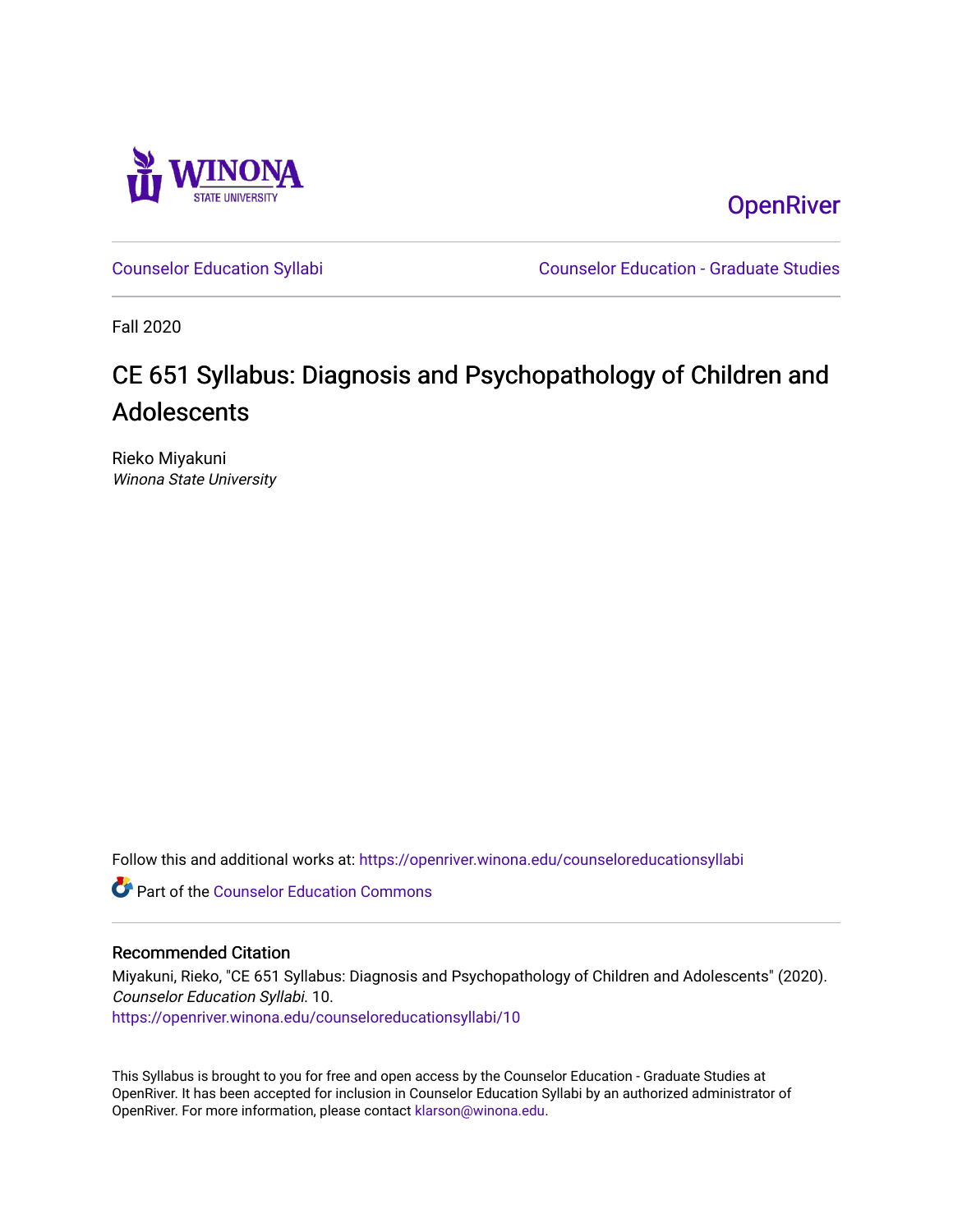| $\cap$ means<br><b>Winona State University</b><br><b>Counselor Education Department</b><br>CE 651: Diagnosis and Psychopathology of Children and Adolescents<br>Semester Hours: 3 |                                                                                                                     |  |  |  |  |
|-----------------------------------------------------------------------------------------------------------------------------------------------------------------------------------|---------------------------------------------------------------------------------------------------------------------|--|--|--|--|
| <b>Course Location</b>                                                                                                                                                            | This class meets face-to-face/hybrid on Thursdays, August 27 through December 3,<br>2020, 5:00 to 8:00 PM, via Zoom |  |  |  |  |
|                                                                                                                                                                                   | CE 651 Zoom Room: https://minnstate.zoom.us/j/409481465                                                             |  |  |  |  |
|                                                                                                                                                                                   | Meeting ID: 409 481 465                                                                                             |  |  |  |  |
|                                                                                                                                                                                   | Passcode: 186598                                                                                                    |  |  |  |  |
| <b>Instructor</b>                                                                                                                                                                 | Rieko Miyakuni, Ed.D. LPC(IL), NCC                                                                                  |  |  |  |  |
| <b>Instructor Phone &amp;</b>                                                                                                                                                     | 507-457-5352                                                                                                        |  |  |  |  |
| E-Mail<br>rieko.miyakuni@winona.edu                                                                                                                                               |                                                                                                                     |  |  |  |  |
| <b>Program Website</b>                                                                                                                                                            | https://www.winona.edu/counseloreducation/                                                                          |  |  |  |  |
| <b>Instructor Office Location</b><br>Helble Hall 348<br>GPS address: 101 E. 7 <sup>th</sup> St. Winona                                                                            |                                                                                                                     |  |  |  |  |
| <b>Instructor Office Hours:</b>                                                                                                                                                   | Zoom Office hours (https://minnstate.zoom.us/j/502348915): Tuesdays & Thursdays<br>12pm to 5pm                      |  |  |  |  |
|                                                                                                                                                                                   | In person office hours: By appointment                                                                              |  |  |  |  |

#### **I. COURSE DESCRIPTION**

• The purpose of this course is to introduce students to the etiology and classification of mental disorders in children and adolescents as defined by the **Diagnostic and Statistical Manual of Mental Disorders, Fifth Edition (DSM-5)**. Students will learn to utilize diagnostic information to facilitate the initiation and implementation of case management strategies, treatment plan development, and therapeutic intervention with children and adolescents seeking/receiving mental health counseling services

#### **II. COURSE PREREQUISITES**

Prerequisite: Admission to the CED Program. Grade only. Offered annually.

#### **III. COURSE OBJECTIVES**

Students who complete this course will:

1. demonstrate proficiency and familiarity with a range of clinical applications of assessment, case conceptualization, mental status, and interviewing techniques working with children and adolescents. (Sec II. 5.g., 7.b.; Sec V-C. 3.a.)

2. demonstrate knowledge of the concepts of abnormal and typical behaviors and common diagnostic categories for children and adolescents including mental disorders,

psychopathology, and developmental disorders. (CMHC 2009 c4, g1,, K1-5, L1-3)

3. differentially diagnose the range of disorders within the DSM-5 by using DSM-5 criteria, explaining their respective etiology, and recommending effective treatment plans for these diagnoses of children and adolescents. (Sec II. 3.c., 3.d., 5.h., 7.e., 7.i.; Sec V-C. 2.b., 2.c., 2.d., 2.e., 2.f., 2.g.)

4. competently provide a conceptual framework for understanding complex clinical information within a biopsychosocial framework. (Sec V-C. 1.c.)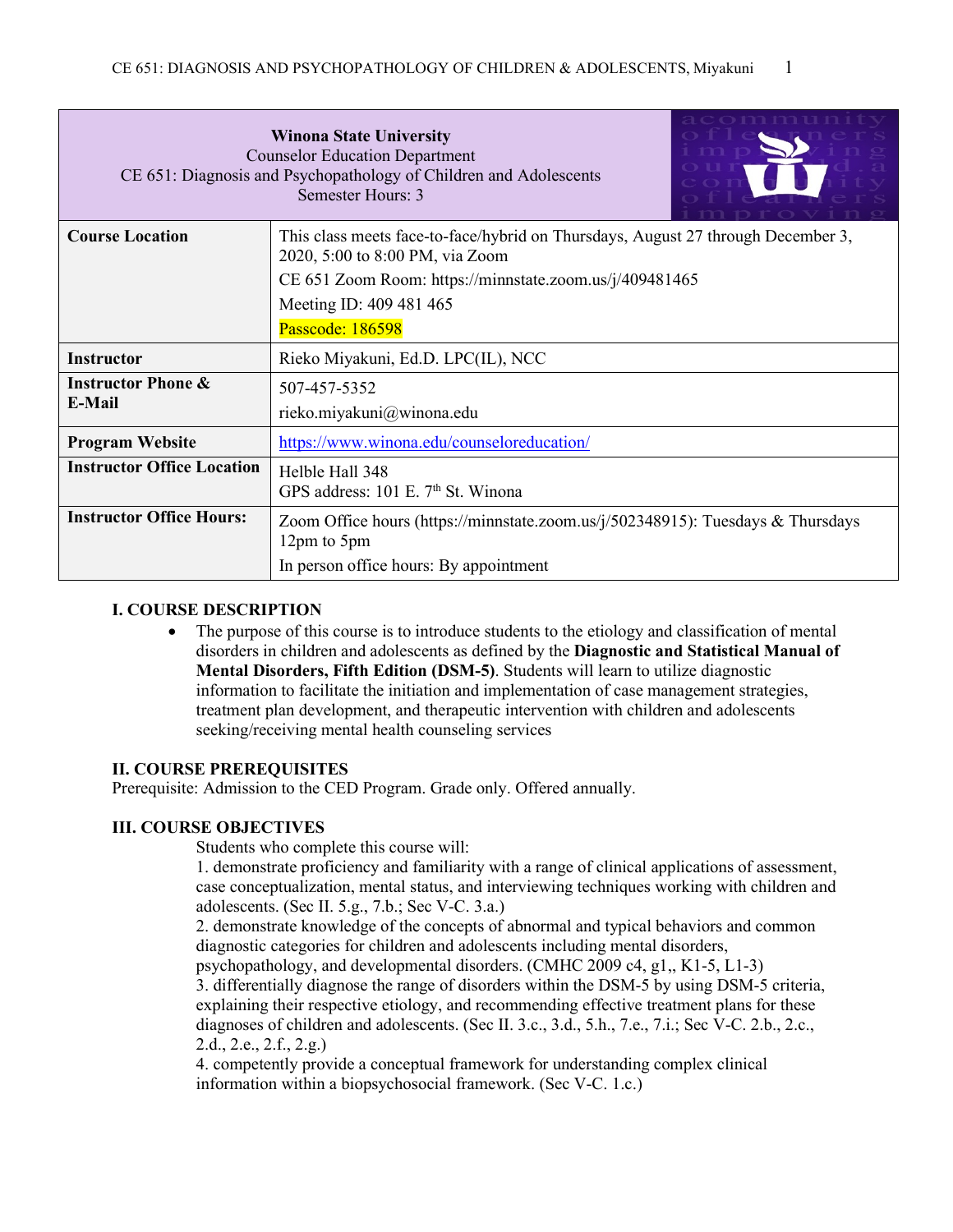5. identify current effective research-supported treatments for specific DSM-5 and disorders relevant to the children and adolescent population. (Sec II. 5.h.; Sec V-C. 3.a., 3.b.) 6. critically evaluate the DSM-5 and cultural meaning of psychopathology within the context of race, gender, sociocultural, sociohistorical, and economic influences. (Sec II. 2.e., 3.c., 3.d.)

7. identify and appreciate the strengths and limitations of various models and approaches to mental status assessment, diagnostic interview methods, and case formulation. (Sec II. 5.g., 5.h., 7.e., 7.i.)

8. know how to assess crisis and trauma situation of children and adolescents. (CMHC 2009 – d6, k3., l3)

9. comprehend treatment modalities, placement, criteria, and the range of referral sources as well as the importance of the inclusion of family in treatment. (CMHC 2009, c2., c5., c8., h4.,  $k2, g2)$ 

10. develop an awareness of how co-morbidity and family dynamics frequently complicate clinical presentation and significantly influence outcomes.

11. Demonstrate competence in screening for and clinical managing substance use, suicidal ideation, homicidal ideation, danger to self and others, grave psychiatric impairment. (Sec II 5i, 7c and 7d)

# **IV. COURSE REQUIRED TEXTS, RESEARCH BASE & TECHNOLOGY Two Required Textbooks:**

CE 651 (Please make sure to purchase access code to Mindtap) Disorders of Childhood: Development and Psychopathology, 3rd Edition (6 months) Robin Hornik Parritz; Michael F. Troy ISBN-10: 1337283738 ISBN-13: 9781337283731

Digital Access + Print MindTap 1 Term (6 Months) + Loose-leaf ISBN-10: 1337574945 ISBN-13: 9781337574945

MindTap 1 Term (6 Months) + Bound Book ISBN-10: 1337574872 ISBN-13: 9781337574877

American Psychiatric Association (APA) (2013). *Diagnostic and statistical manual of mental disorders, (5th ed.)*. Washington, DC: Author

• Additional reading materials and resources posted on the related course D2L page.

#### **Recommended:**

Morrison, J., & Flegel, K. (2016). *Interviewing children and adolescents: Skills and strategies for effective DSM-5 diagnosis (2nd ed.).* New York, NY: Guildford Press

Sommers-Flanagan, J., & Sommers-Flanagan, R. (2007). *Tough kids cool counseling: User-friendly approaches with challenging youth*. Alexandria, VA: American Counseling Association

#### **V. COURSE CONTENT AREAS**

This course meets the Council for the identified Accreditation of Counseling and Related Educational Programs (CACREP, 2016) core content standards. Standards for the **Clinical Mental Health Counseling,** and/or **School Counseling** content areas are outlined below as well (if applicable). The evaluation methods linked to specific standards for CE 651 are included.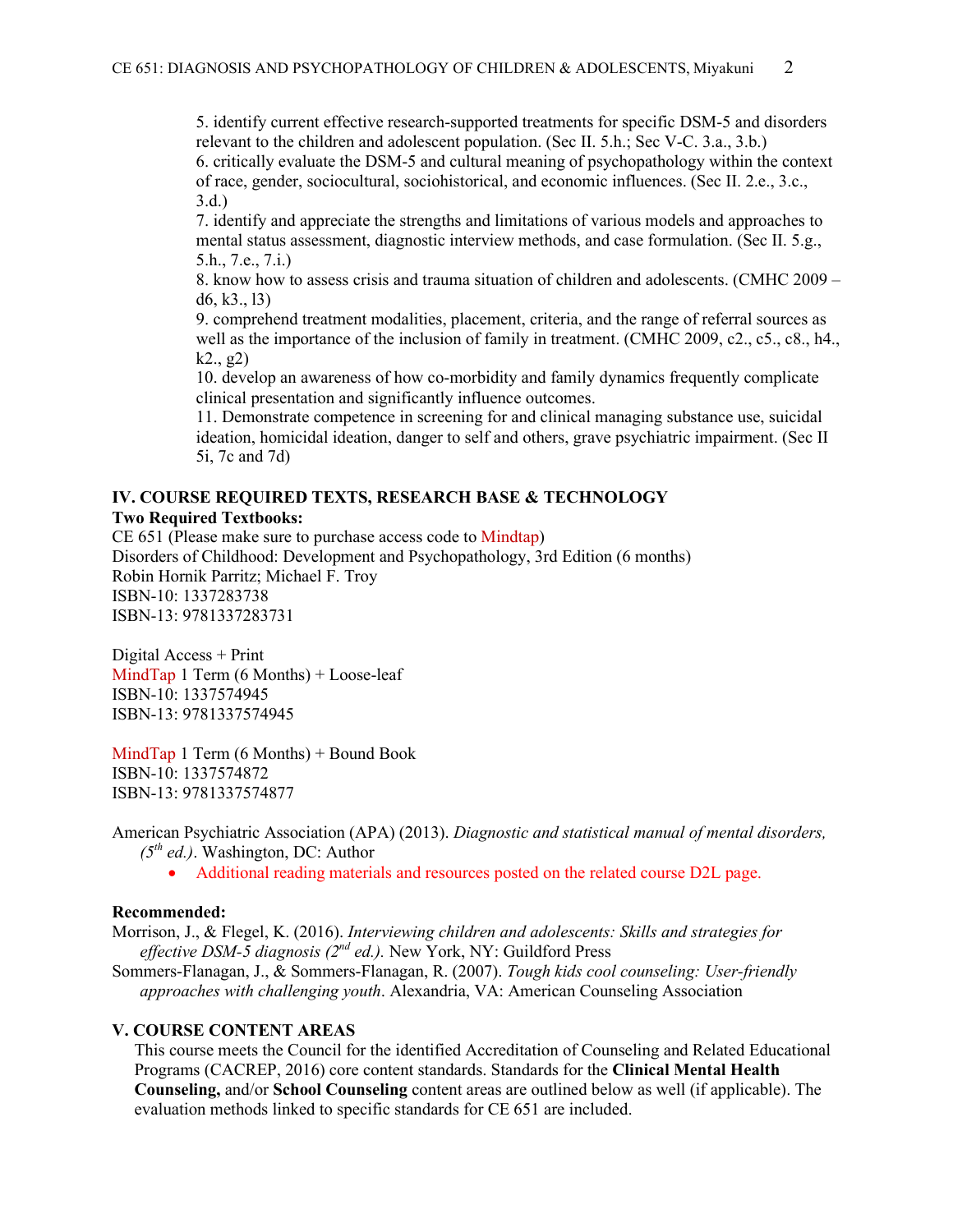|                                                                                                                                                   | <b>CACREP 2016</b>                                                                                                                                                                               |                               |                                            |                               |                                                  |                                               |  |
|---------------------------------------------------------------------------------------------------------------------------------------------------|--------------------------------------------------------------------------------------------------------------------------------------------------------------------------------------------------|-------------------------------|--------------------------------------------|-------------------------------|--------------------------------------------------|-----------------------------------------------|--|
| <b>CACREP 2016</b>                                                                                                                                |                                                                                                                                                                                                  | <b>Location of Evaluation</b> |                                            |                               |                                                  |                                               |  |
|                                                                                                                                                   | Section 2 Professional Counseling Identity                                                                                                                                                       | LO <sub>S</sub>               | Attendance,<br>Attitudes,<br>Participation | Reading/<br><b>MindTap</b>    | DSM-5 Dis.<br>& Interview<br><b>Presentation</b> | <b>Written</b><br><b>Diagnostic</b><br>Report |  |
| 2.d.                                                                                                                                              | the impact of heritage, attitudes, beliefs, understandings, and<br>acculturative experiences on an individual's views of others                                                                  | 10                            | x                                          | x                             |                                                  |                                               |  |
| 2.e.                                                                                                                                              | the effects of power and privilege for counselors and clients                                                                                                                                    | 2, 6,<br>9                    | $\boldsymbol{x}$                           | x                             | x                                                |                                               |  |
| 2.f.                                                                                                                                              | help-seeking behaviors of diverse clients                                                                                                                                                        | 6                             |                                            | x                             | x                                                | x                                             |  |
| 3.c.                                                                                                                                              | theories of normal and abnormal personality development                                                                                                                                          | 2, 3,<br>6                    |                                            | x                             | x                                                | x                                             |  |
| 3.g.                                                                                                                                              | effects of crisis, disasters, and trauma on diverse individuals<br>across the lifespan                                                                                                           | 8, 1,<br>$\overline{7}$       |                                            | x                             | x                                                | x                                             |  |
| 5.h.                                                                                                                                              | developmentally relevant counseling treatment or intervention<br>plans                                                                                                                           | 3, 5,<br>7, 9                 |                                            | x                             |                                                  | x                                             |  |
| 5.i.                                                                                                                                              | development of measurable outcomes for clients                                                                                                                                                   | 11                            |                                            |                               |                                                  | x                                             |  |
| 7.b.                                                                                                                                              | methods of effectively preparing for and conducting initial<br>assessment meetings                                                                                                               | $\mathbf{1}$                  |                                            |                               | x                                                | x                                             |  |
| 7.c.                                                                                                                                              | procedures for assessing risk of aggression or danger to others,<br>self-inflicted harm, or suicide                                                                                              | 11                            |                                            |                               | $\mathsf{x}$                                     |                                               |  |
| 7.d.                                                                                                                                              | procedures for identifying trauma and abuse and for reporting<br>abuse                                                                                                                           | 2, 10,<br>11                  |                                            |                               | $\boldsymbol{\mathsf{x}}$                        | X                                             |  |
| 7.e.                                                                                                                                              | use of assessments for diagnostic and intervention planning<br>purposes                                                                                                                          | 3, 7,<br>9, 11                |                                            |                               | X                                                | x                                             |  |
| 7.i.                                                                                                                                              | use of assessment results to diagnose developmental,<br>behavioral, and mental disorder                                                                                                          | $\overline{2}$                |                                            |                               | x                                                | x                                             |  |
| 7.j.                                                                                                                                              | use of environmental assessments and systematic behavioral<br>observations                                                                                                                       | 3, 7                          |                                            |                               | x                                                | x                                             |  |
| 7.k.                                                                                                                                              | use of symptom checklists and personality and psychological<br>testing                                                                                                                           | $\overline{2}$                |                                            |                               | x                                                | x                                             |  |
| the importance of research in advancing the counseling<br>profession, including how to critique research to inform<br>counseling practice<br>8.a. |                                                                                                                                                                                                  |                               | x                                          | x                             | x                                                | x                                             |  |
|                                                                                                                                                   | <b>CACREP 2016</b>                                                                                                                                                                               |                               |                                            | <b>Location of Evaluation</b> |                                                  |                                               |  |
| Section 5-C [CMHC]                                                                                                                                |                                                                                                                                                                                                  |                               | Attendance.<br>Attitudes,<br>Participation | Reading/<br><b>MindTap</b>    | DSM-5 Dis.<br>& Interview<br><b>Presentation</b> | <b>Written</b><br><b>Diagnostic</b><br>Report |  |
| 1.c.                                                                                                                                              | principles, models, and documentation formats of<br>biopsychosocial case conceptualization and treatment planning                                                                                | 4                             | X                                          | x                             | x                                                | x                                             |  |
| 1.d.                                                                                                                                              | neurobiological and medical foundation and etiology of addiction<br>and co-occurring disorders                                                                                                   | 2, 10                         | X                                          | X                             | x                                                | x                                             |  |
| 1.e.                                                                                                                                              | psychological tests and assessments specific to clinical mental<br>health counseling                                                                                                             | $\mathbf{1}$                  |                                            |                               | x                                                | x                                             |  |
| 2.b.                                                                                                                                              | etiology, nomenclature, treatment referral, and prevention of<br>mental and emotional disorders                                                                                                  | 2, 3,<br>9                    | X                                          | х                             | x                                                | x                                             |  |
| 2.c.                                                                                                                                              | mental health service delivery modalities within the continuum<br>of care, such as inpatient, outpatient, partial treatment and<br>aftercare, and the mental health counseling services networks | 3, 9                          | X                                          | X                             | x                                                | X                                             |  |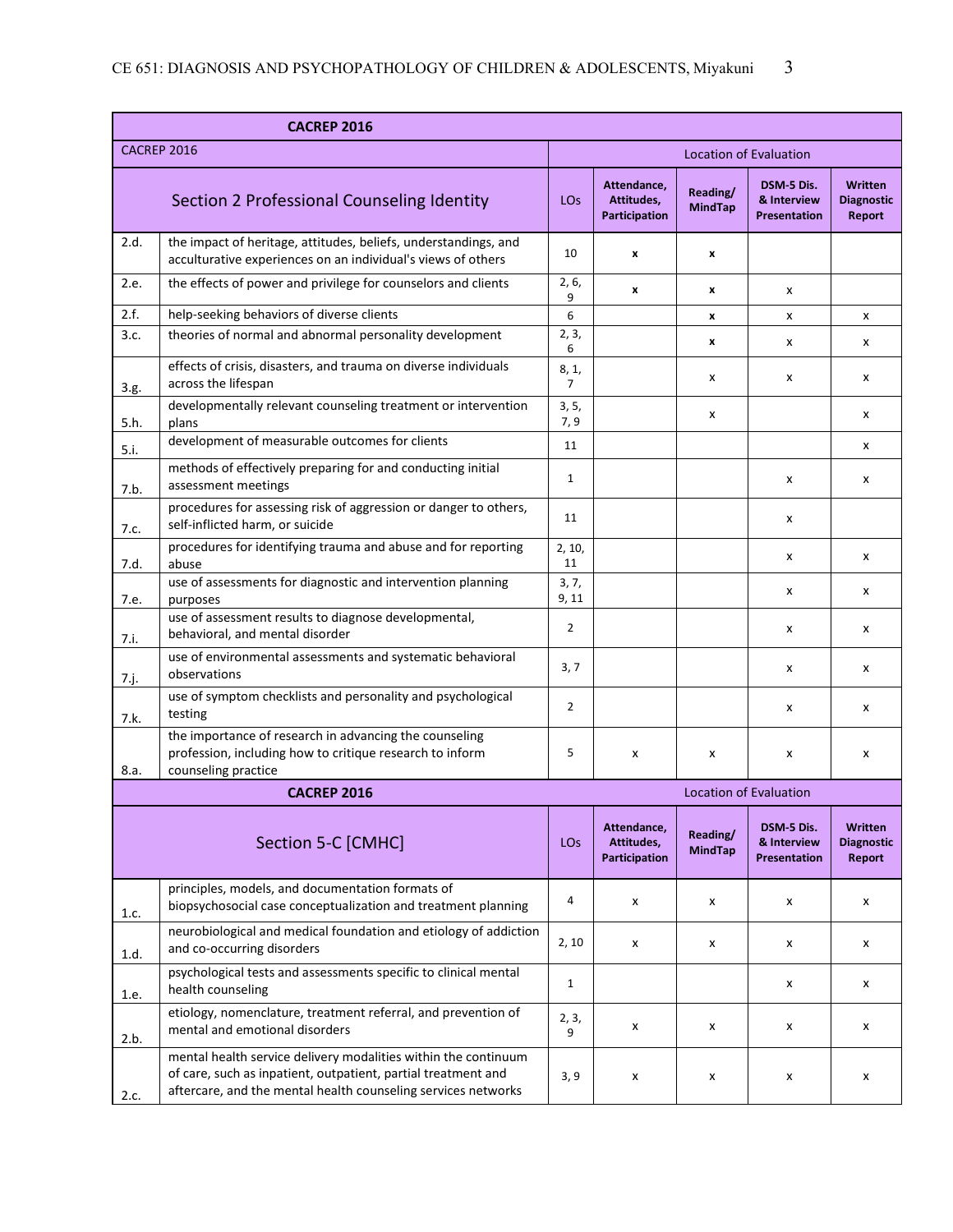| 2.d. | diagnostic process, including differential diagnosis and the use of<br>current diagnostic classification systems, including the Diagnostic<br>and Statistical Manual of Mental Disorders (DSM) and the<br>International Classification of Diseases (ICD) | 3                      |                                                   |                            | x                                                | x                                             |
|------|----------------------------------------------------------------------------------------------------------------------------------------------------------------------------------------------------------------------------------------------------------|------------------------|---------------------------------------------------|----------------------------|--------------------------------------------------|-----------------------------------------------|
| 2.e. | potential for substance use disorders to mimic and/or co-occur<br>with a variety of neurological, medical, and psychological<br>disorders                                                                                                                | 2, 3                   |                                                   |                            | x                                                | x                                             |
| 2.f. | impact of crisis and trauma on individuals with mental health<br>diagnoses                                                                                                                                                                               | 3, 8                   | X                                                 | X                          | x                                                | x                                             |
| 2.g. | impact of biological and neurological mechanisms on mental<br>health                                                                                                                                                                                     | 2, 3                   | $\boldsymbol{\mathsf{x}}$                         | X                          | x                                                | X                                             |
| 3.a. | intake interview, mental status examination, biopsychosocial<br>history, mental health history, and psychological assessment for<br>treatment planning and caseload management                                                                           | 1, 4,<br>8             |                                                   |                            | x                                                | x                                             |
| 3.b. | techniques and interventions for prevention and treatment of a<br>broad range of mental health issues                                                                                                                                                    | 1, 4,<br>8             |                                                   |                            | x                                                | x                                             |
|      | <b>CACREP 2016</b>                                                                                                                                                                                                                                       | Location of evaluation |                                                   |                            |                                                  |                                               |
|      |                                                                                                                                                                                                                                                          |                        |                                                   |                            |                                                  |                                               |
|      | Section 5-G [SC]                                                                                                                                                                                                                                         | Los                    | Attendance.<br>Attitudes,<br><b>Participation</b> | Reading/<br><b>MindTap</b> | DSM-5 Dis.<br>& Interview<br><b>Presentation</b> | <b>Written</b><br><b>Diagnostic</b><br>Report |
| 2.e. | School counselor roles and responsibilities in relation to the<br>school emergency management plans, and crises, disasters, and<br>trauma                                                                                                                | 8                      | X                                                 | X                          | x                                                | x                                             |
| 2.g. | characteristics, risk factors, and warning signs of students at risk<br>for mental health and behavioral disorders                                                                                                                                       | 11                     | X                                                 | x                          | X                                                | x                                             |
| 2.h. | common medications that affect learning, behavior, and mood in<br>children and adolescents                                                                                                                                                               | 12                     |                                                   |                            | x                                                | x                                             |
| 2.i. | signs and symptoms of substance abuse in children and<br>adolescents as well as the signs and symptoms of living in home<br>where substance use occurs                                                                                                   | 10,<br>11              | x                                                 |                            | x                                                | x                                             |
| 3.h. | skills to critically examine the connections between social,<br>familial, emotional, and behavior problems and academic<br>achievement                                                                                                                   | 10                     |                                                   |                            | x                                                | x                                             |

# **VI. METHODS OF INSTRUCTION**

The instructor will employ a variety of instructional methods to facilitate student learning including:

- Lecture / Discussion
- Case presentations with instructor and peer feedback
- Case studies and responses to structured exercises
- Use of technology and media including video-recordings, films, and PowerPoints
- Modeling
- Internet-based learning
- Reflective self-evaluation

# **VII. COURSE EVALUATION METHODS**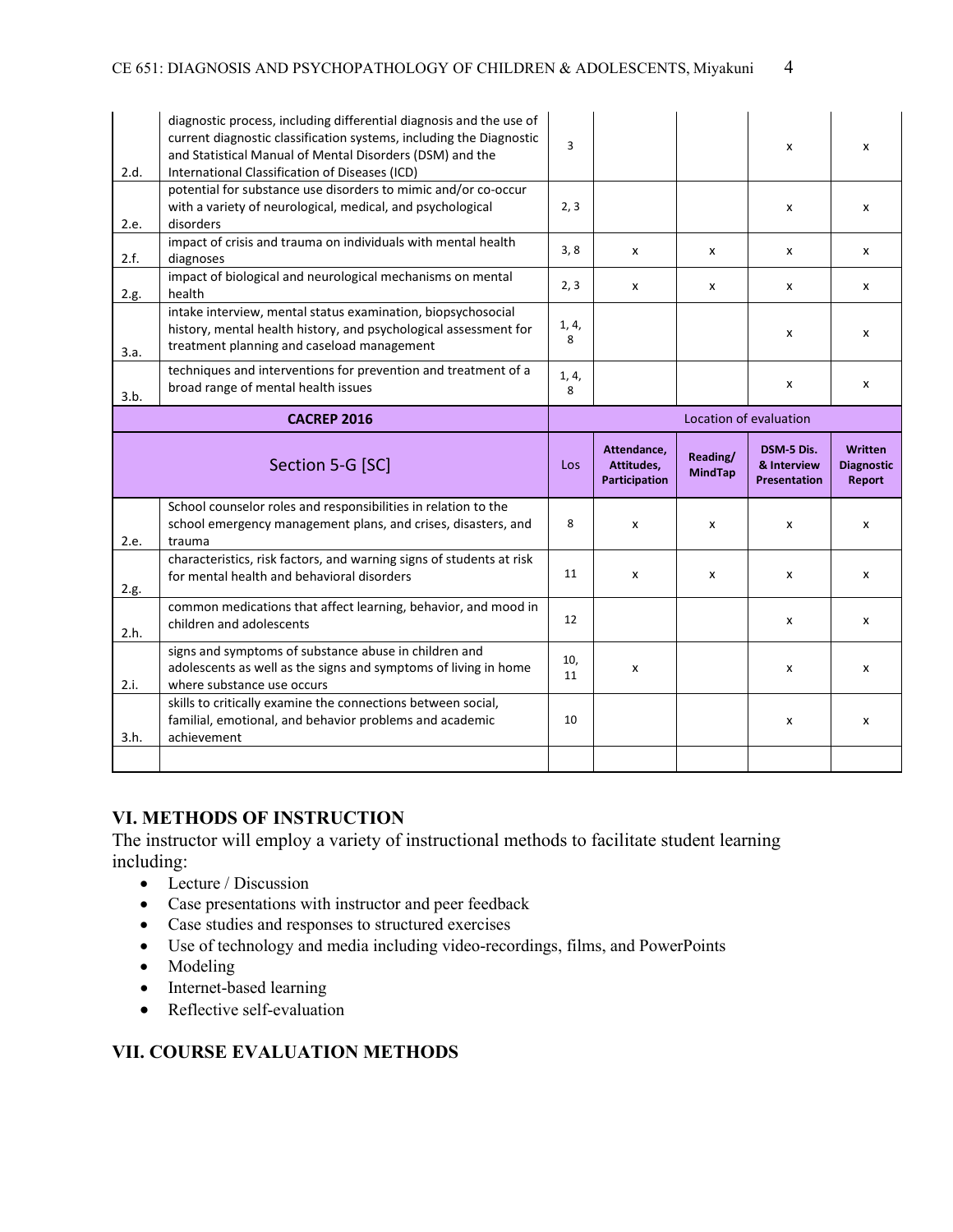| <b>Course</b><br>Obj. | Assignment                                             | <b>CACREP</b><br><b>Standards Assessed</b><br>Code: Core/CMHC/School                                                                                                                               | <b>Due Date</b>                                                                                                    | <b>Points</b>                 |
|-----------------------|--------------------------------------------------------|----------------------------------------------------------------------------------------------------------------------------------------------------------------------------------------------------|--------------------------------------------------------------------------------------------------------------------|-------------------------------|
| $2-6, 8-11$           | Attendance, Attitudes, Participation                   | Core: 2.e., 3.c., 8.a<br>CMHC: 1.c., 1.d., 2.b., 2.c., 2.f.,<br>2.g.<br>SC: 2.e., 2.g., 2.i                                                                                                        | 8 Live Class Meetings:<br>Aug. 27, Sep. 10, Sep. 24, Oct. 8,<br>Oct. 22, Nov. 5, Nov. 19, Dec. 3                   | 10 points<br>each x 8<br>(80) |
| $1-8, 10$             | Assigned Readings, Videos, and<br>MindTap              | Core: 2.e., 2.f., 3.c., 3.g., 5.h.,<br>8.a.<br>CMHC: 1.c., 1.d., 2.b., 2.c., 2.f.,<br>2.g.<br>SC: 2.e., 2.g.                                                                                       | Every week<br>Earned points/Total possible<br>MindTap Assignments Points $(\%) x$<br>$100 =$ your final points     | (100)                         |
| 4,6                   | Article Review/Discussion Leader                       | Core: 2.d., 2.e., 2.f., 8.a.,<br>CMHC: 2.b., 2.e.<br>SC: 2.g., 3.h.                                                                                                                                | Assigned starting at week 5<br>$(3rd$ Zoom meeting)                                                                | (25)                          |
| $1-5, 7-11$           | DSM-5 Disorders & Assessment<br>Interview Presentation | Core: 2.f., 3.g., 7.b., 7.c., 7.c.,<br>7.d., 7.e., 7.i., 7.j., 7.k., 8.a.<br>CMHC: 1.c., 1.d., 1.e., 2.b., 2.c.,<br>2.e., 2.f., 2.g., 3.a., 3.b.<br>SC: 2.e., 2.g., 2.h., 2.i., 3.h.               | DSM-5 Disorder & Assess.<br>Interview Group Presentations:<br>Starting at week 9 (5 <sup>th</sup> Zoom<br>meeting) | (50)                          |
| $1-5, 7-11$           | Written Diagnostic Report                              | Core: 2.f., 3.c., 3.g., 5.h., 5.i.,<br>7.c., 7.c., 7.d., 7.e., 7.i., 7.j., 7.k.,<br>8.a<br>CMHC: 1.c., 1.d., 1.e., 2.b., 2.c.,<br>2.e., 2.f., 2.g., 3.a., 3.b.<br>SC: 2.e., 2.g., 2.h., 2.i., 3.h. | 11:59 pm Saturday, December $5th$                                                                                  | (50)                          |
|                       |                                                        |                                                                                                                                                                                                    |                                                                                                                    | 305                           |

# **A. Description of Assignments**

#### **1. Attendance, Attitudes, and Participation (10 points each class x 8)**

Attendance and participation in classroom activities are essential in order for students to gain full benefit from this course. Students are expected to attend all class sessions and contribute to the class by presenting their ideas, reactions, questions and concerns in relation to class discussion. If you know that you are going to miss more than one class this semester, it is better to postpone registration until the next semester when you will be able to be present for all the classes.

*Please note:* In the event of a missed class, the course instructor expects students to notify the instructor of the reasons for missing the class in writing (e.g., email). Informing the instructor of an absence from class does not guarantee an "excused" absence. Additional documentation may be requested as the discretion of the course instructor.

#### **2. Reading/MindTap (The % of the total possible MindTap scores are applied to 100 points)**

Students must complete all the assignments and activities in MindTap and obtain at least 80% of the total point in order for the reading portion to be counted toward the final grade. Less than 80% of the total possible MindTap points are earned, students will receive no credit for Reading/MindTap.

MindTap will open at 9:00 pm on Thursdays of each week and it will close at 4:00pm that following Thursdays except for the first week. For instance, Chapter 2 will open at 9:00 pm on Thursday September  $3<sup>rd</sup>$  and close at 12:00 pm on Thursday September 10, an hour before the second Zoom class meeting. If students do not complete and submit the MindTap exercises by 4:00 pm, the program will not allow any access or turn in the work late. MindTap will not re-open and late work is not accepted. Please do not ask me to re-open a closed MindTap module or if you can e-mail me late work. I will not do either.

Each week students will have activities (e.g., mastery training, check your understanding/section quizzes, video/short answer questions, and chapter quizzes) through MindTap on the course content of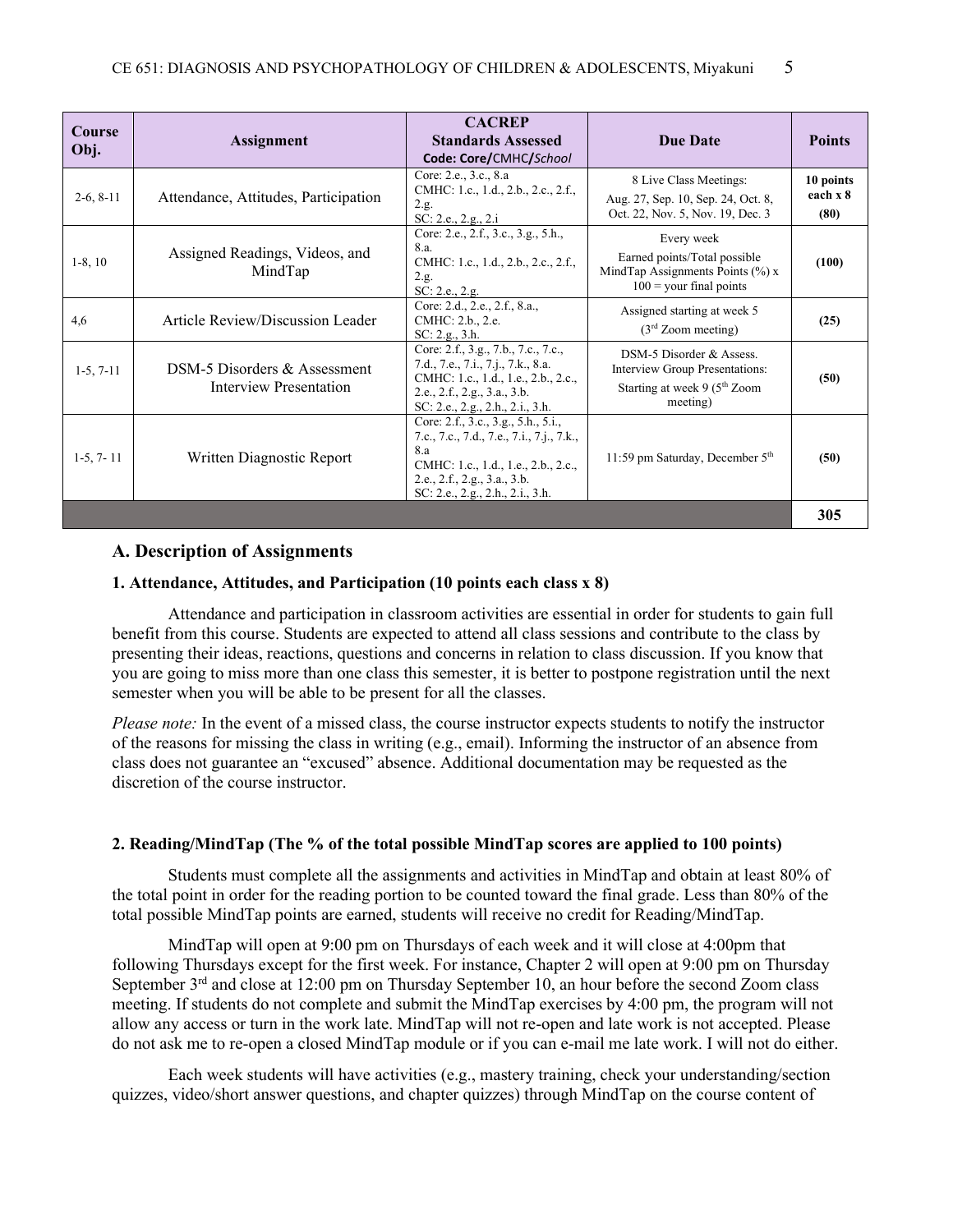that week. Each one of these exercises will be scored through MindTap. At the end of the semester, the obtained score will be divided by the number of points possible for the entire semester of MindTap exercises, and the percentage will be applied to the 100 points. In order for students' MinsTap scores to be counted toward grades, students must complete all the activities and earn 80% of the total possible MindTap scores.

#### **3. Race and Intersectionality Mental Health Article Review and Discussion Leader (25 points)**

Students will explore one peer-reviewed quantitative and/or qualitative studies that address issues related to (1) Black youth mental health or (2) LGBTQ+ youth mental health and will present a brief overview of the study (no more than 5 minutes) and facilitate class discussion for at least 10 minutes but no more than 15 minutes. The aim of this assignment is to examine important issues, questions, and debates regarding **intersectionality** and **social determinants** of mental health issues and/or mental disorders.

Before the presentation date, students must post their chosen journal article (pdf) and review form (Word) to the Discussion board.

#### The total time of a student's presentation and discussion time should be no more than 20 minutes.

Through this assignment, students will utilize **intersectionality** as a framework to critically evaluate how various types of social inequality, by race, ethnicity, socioeconomic status, cis/transgender status, sexual orientation, age, gender, and immigration status shape mental health disparities of Black and LGBTQ+ youth. This assignment also aims to help students take a critical approach in understanding social determinants of mental health issues (e.g., anxiety disorders, depression, bipolar disorders, disruptive-impulse control disorders, youth substance use disorders, etc.) **See the appendix for the assignment details**

#### **4. Clinical Assessment Interview and Group Presentation of DSM 5 Disorders (50 points)**

Students will work in **a group of three** (i.e., "Mini Treatment Teams") and choose a DSM-5 Disorder from the following DSM categories: Neurodevelopmental Disorders; Mood Disorders; Disruptive, Impulse-Control, and Conduct Disorders; Substance-Related and Addictive Disorders, Anxiety Disorder, Obsessive-Compulsive and Related Disorders, and Trauma- and Stressor-Related Disorders.

Students will first role-play (or play video-recorded) a mock clinical interview session that will (a) feature core characteristics of the selected disorder, (b) demonstrate clinical interviewing skills including mental status examination, Multicultural Formulation Interview, and (c) demonstrate relevant interviewing techniques from the textbook and other academic resources. **Please make sure to use the biopsychosocial intake form in the Appendix.**

Students create a PowerPoint and must provide their classmates with a one-page handout highlighting the relevant / key ideas discussed. Each group will present at least 7 minutes no more than 10 minutes of their role-pay that highlights a) feature core characteristics of the selected disorder, (b) demonstrate clinical interviewing skills including mental status examination, Multicultural Formulation Interview, and (c) demonstrate relevant interviewing techniques from the textbook and other academic resources. There may be more than one segments of the mock session to be presented to demonstrate three areas. Then, facilitate no more than 20-minute class presentation/discussion that addresses the following categories:

- 1. Identifying information
- 2. Chief complaint
- 3. Symptoms
- 4. Mental status examination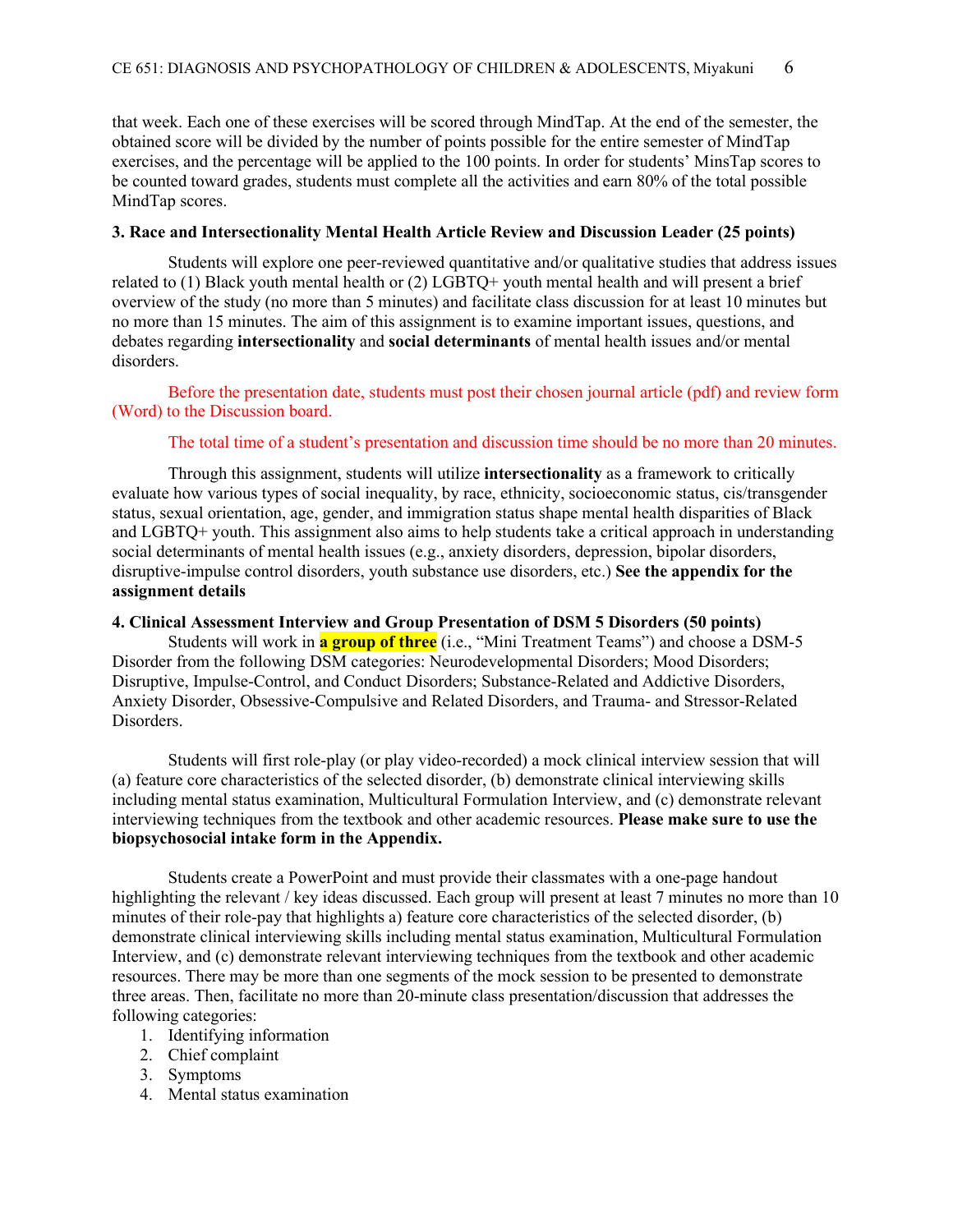- 5. Diagnostic assessment
- 6. Highlights of the interview

The total time of a group presentation/discussion time should be no more than 30 minutes.

This assignment is intended to assist students with in-depth inquiry into a particular disorder, related treatment for the disorder, and to get students working together as "Mini Treatment Teams".

Students will be provided with a rubric for structuring the group presentation. All handouts and PowerPoint must be submitted to the corresponding assignment folders in D2L by the due date listed in the course schedule. **See the Appendix for the rubric**

#### **5. Individual Written Diagnostic Report (50 points)**

Working individually, students will complete a diagnostic assessment report with an emphasis on (a) incorporating parent and youth information, (b) using diagnostic nomenclature from the DSM-5, (c) linking the diagnosis to a theory driven case conceptualization and interventions, and (d) providing a personal reflection about the assignment.

Please cite at least 5 peer-reviewed sources to support your case conceptualization. DSM-5 and the course textbook will not count.

# Please follow APA style (7<sup>th</sup> ed) and use the format provided in class.

Written diagnostic reports must be submitted to the corresponding assignment folders in D2L by the due date listed in the course schedule.

# **B. Grading for Course Overall Grading Scale (Course):**

# **NOTE: Due dates for all assignments are located in COURSE SCHEDULE**

| Percentage   | Grade | Percentage  | Grade | Percentage   | Grade |
|--------------|-------|-------------|-------|--------------|-------|
| $92 - 100\%$ |       | $72 - 81\%$ |       | Below $62\%$ |       |
| $82 - 91\%$  |       | $63 - 71\%$ |       |              |       |

## **VIII. UNIVERSITY EXPECTATIONS & COURSE POLICIES**

#### **A. University Expectations and Resources**

- **Diversity Statement:** This is meant to be a safe, welcoming, and inclusive classroom environment for students of all races, ethnicities, sexual orientations, gender identities/variances, ages, religions, economic classes, and ability statuses. As such, you will be encouraged and challenged to use language and basic counseling techniques that are respectful, inclusive, representative and culturally appropriate.
- **Academic Integrity:** Students are expected to practice professionalism and academic integrity in all assignments and class discussions. This includes but is not limited to treating other students and the professor respectfully, engaging in meaningful class discussions, thinking and writing critically and thoughtfully, creating original works, and citing all resources using APA format. Plagiarism will result in loss of credit for this course, and further consequences may result from the university system. The collegiate policy on plagiarism and cheating is outlined in the Student Handbook. It is your responsibility to be aware of this policy. You can also find it online at: [http://www.winona.edu/sld/academicintegrity.asp.](http://www.winona.edu/sld/academicintegrity.asp)
- **Electronic Device Notice:** As a matter of courtesy to your classmates and the instructor, please turn off your beepers, cell phones, and any other electronic devices that make any noise.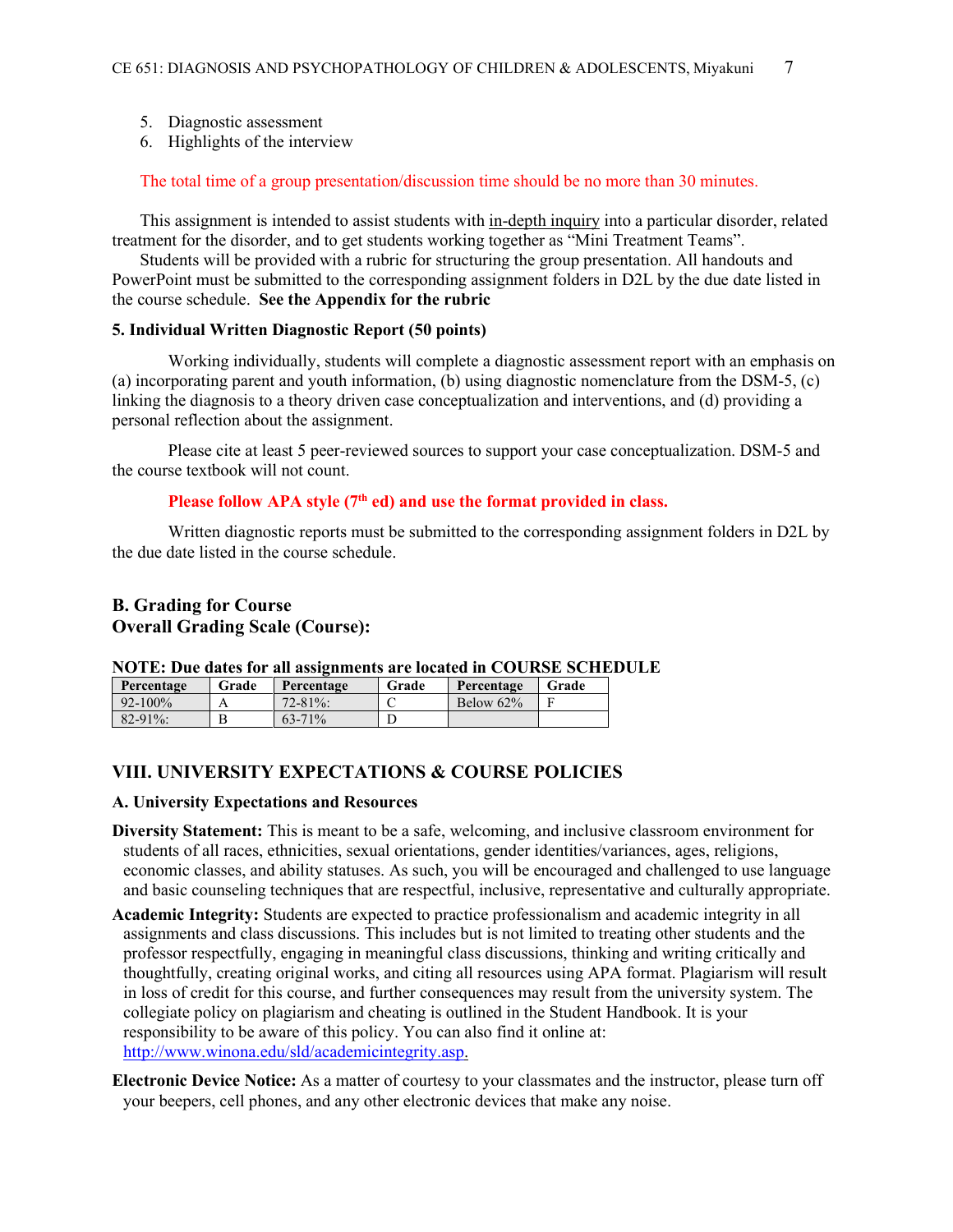- **Laptop/PDA Policy:** Excluding students with a documented disability, the use of laptops and PDAs in class is prohibited without prior permission of the instructor.
- **Class Visitor Policy:** Due to the clinical nature of this course in this curriculum, visitors of any age are not allowed without prior permission of the instructor.
- **E-mail Policy:** You are assigned a university e-mail account that will be used by professors. Students should make every effort to get to know their account and check it regularly.
- **Accommodations:** Students with documented disabilities who may need accommodations, who have any medical emergency information the instructor should know of, or who need special arrangements in the event of an evacuation, should make an appointment with the instructor as soon as possible, no later than the 1st week of the term. According to Section 504 of the Rehabilitation Act of 1973, students with disabilities have the right to receive necessary reasonable accommodations and support services to allow equal access at Winona State University. If you have a disability that requires accommodations, you are eligible for support through access services, found at [http://www.winona.edu/accessservices/gettingstarted.asp.](http://www.winona.edu/accessservices/gettingstarted.asp)
- **Commitment to Inclusive Excellence:** WSU recognizes that our individual differences can deepen our understanding of one another and the world around us, rather than divide us. In this class, people of all ethnicities, genders and gender identities, religions, ages, sexual orientations, disabilities, socioeconomic backgrounds, regions, and nationalities are strongly encouraged to share their rich array of perspectives and experiences. If you feel your differences may in some way isolate you from WSU's community or if you have a need of any specific accommodations, please speak with the instructor early in the semester about your concerns and what we can do together to help you become an active and engaged member of our class and community. Campus resources for students: [http://www.winona.edu/diversity/estatement.asp.](http://www.winona.edu/diversity/estatement.asp)

#### **B. Graduate Student Resources**

**General Information:** Academic calendar, forms and other procedures for graduate students can be found at<http://www.winona.edu/gradstudies/currentstudents.asp>

WSU-Rochester Student & Campus Services, UCR Room SS128, 285-7100, [\(www.winona.edu/rochester/\)](http://www.winona.edu/rochester/): RCTC Counseling Center, UCR Room SS133; 285-7260 [\(www.rctc.edu/counseling\\_career\\_center/\)](http://www.rctc.edu/counseling_career_center/) UCR Learning Center, UCR Room AT306; 285-7182

**Counseling Services:** Graduate school can be very stressful. Counselors are available in Winona and through partnership with RCTC on the UCR campus to help you with a wide range of difficulties.

WSU counselors in Winona are located in the Integrated Wellness Complex 222 and they can be reached at 457-5330. The RCTC Counseling Center is located in SS 133 and can be reached at 285- 7260.

**Other Support Services:** WSU-Rochester Student & Campus Services Office and the WSU Inclusion and Diversity Office are dedicated to helping students of all races, ethnicities, economic backgrounds, nationalities, and sexual orientations. They offer tutoring and a wide range of other resources.

The WSU-R Student & Campus Services Office is located in Room SS128 on the UCR campus and can be reached at 285-7100. The WSU Inclusion & Diversity Office is located in Kryzsko Commons Room 122, and they can be reached at 457-5595. Information about the *KEAP Center*, dedicated to supporting diversity on campus, can be found here: [http://www.winona.edu/diversity/22.asp.](http://www.winona.edu/diversity/22.asp)

*UCR Learning Center – Rochester***:** For help with writing and the development of papers on the WSU-Rochester campus, contact personnel in AT306 or call 285-7182.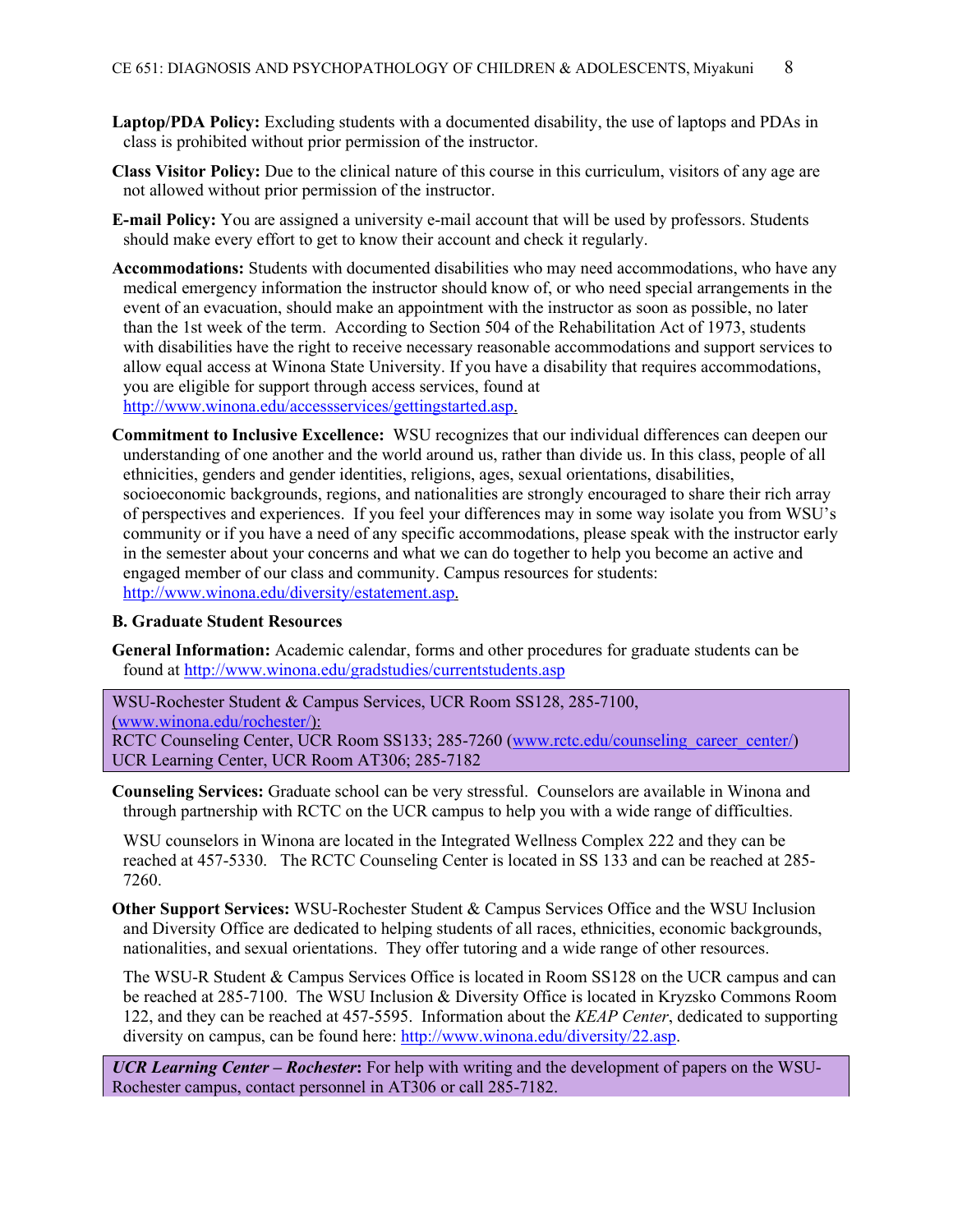*Writing Center - Winona:* The Writing Center offers free, individualized instruction in all forms and disciplines during any stage of writing, reading, or research. Call 507.457.5505 for an appointment. Walkins also welcome.

- College writing can be a demanding mix of academic language, research knowledge, argument and personal expression. The friendly, talented staff of the WSU WritingCenter is waiting to help students discover solutions to their writing needs. Located in **Minne 348**, the Writing Center offers free, individualized instruction in all forms and disciplines during any stage of writing, reading or research.
- You can make an [appointment](https://nam02.safelinks.protection.outlook.com/?url=https%3A%2F%2Ftutortrac.winona.edu%2FTracWeb40%2FDefault.html&data=02%7C01%7Crieko.miyakuni%40winona.edu%7Cbf9f70f43fed4cab718608d7267533aa%7C5011c7c60ab446ab9ef4fae74a921a7f%7C0%7C0%7C637020157438132294&sdata=FvaxpyiO8vfwisQ6yn9Azmp4AVIHuDhSuGOL1Frr8l8%3D&reserved=0) for the WritingCenter on our homepage. The Writing Center prioritizes appointments, but walk-ins are welcome. Please call us at 457-5505 for more information.

**Student Grievances:** Students are encouraged to speak directly with instructors when concerns arise. When issues cannot be resolved between the student and the instructor, students have the right to due process. Such complaint procedures are available online at: <http://www.winona.edu/sld/studentgrievance.asp>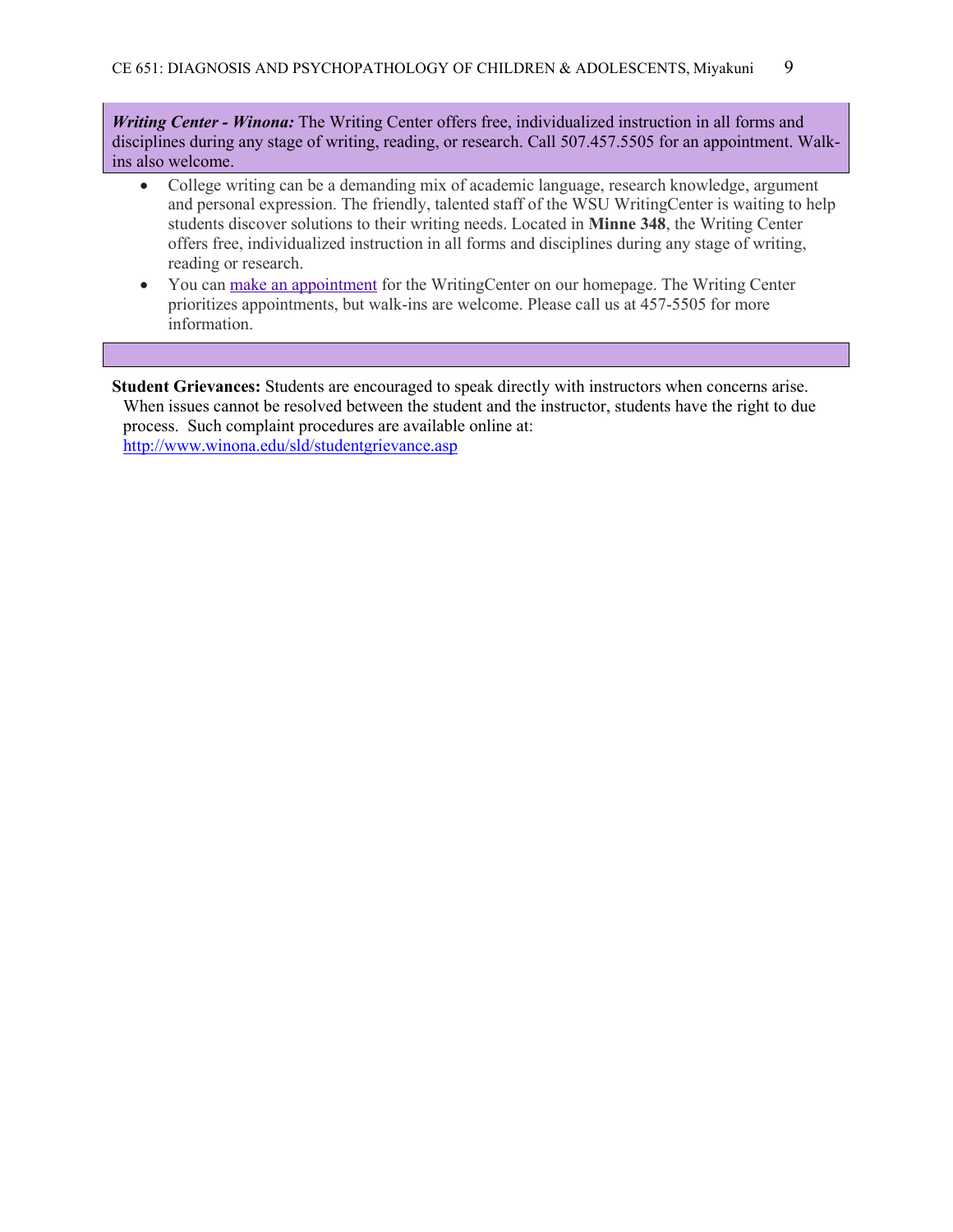# **IX. COURSE SCHRDULE: The course schedule is subject to change**

| Week                                                                                  | <b>CACREP &amp;</b><br>LOs                                                                                                      | <b>Chapter Topic/Activities</b>                                                                                                                                                                                                                                                                                                                                                                                                                      | Assignments/Readings, Videos, & Quizzes                                                                                                                                                                                                                                                                                                                                                                                                                                                                                                                                                                                                                                                                                                                                                                                                                                                                                                                                                                                                                                                                                                                    | <b>Assignments Due</b>                                                                                 |
|---------------------------------------------------------------------------------------|---------------------------------------------------------------------------------------------------------------------------------|------------------------------------------------------------------------------------------------------------------------------------------------------------------------------------------------------------------------------------------------------------------------------------------------------------------------------------------------------------------------------------------------------------------------------------------------------|------------------------------------------------------------------------------------------------------------------------------------------------------------------------------------------------------------------------------------------------------------------------------------------------------------------------------------------------------------------------------------------------------------------------------------------------------------------------------------------------------------------------------------------------------------------------------------------------------------------------------------------------------------------------------------------------------------------------------------------------------------------------------------------------------------------------------------------------------------------------------------------------------------------------------------------------------------------------------------------------------------------------------------------------------------------------------------------------------------------------------------------------------------|--------------------------------------------------------------------------------------------------------|
| Week 1<br>Aug $24 - 28$<br><b>First Zoom</b><br><b>Class Meeting</b><br>Aug. 27 (Thu) | Core: 2.e., 3.c., 8.a<br>CMHC: 1.c., 1.d.,<br>2.b., 2.c., 2.f., 2.g.<br>SC: 2.e., 2.g., 2.i<br>$2-6, 8-11$<br>Core: 2.e., 2.f., | <b>Live Class Discussion Topics (Zoom)</b><br>Class Orientation (introduction, review syllabus, course<br>$\bullet$<br>overview)<br>Review MindTap and its features<br>$\bullet$<br>MinnScu/WSU Zoom<br>$\bullet$<br>MediaSpace<br>$\bullet$<br>Therapist's attitudes toward Play<br>$\bullet$<br>Review multicultural counseling<br>$\bullet$<br>Decide article review presentation/discussion topics<br>$\bullet$<br><b>Online Learning Topics</b> | Review syllabus before coming to class<br>START: Chapter 1 Mastery training                                                                                                                                                                                                                                                                                                                                                                                                                                                                                                                                                                                                                                                                                                                                                                                                                                                                                                                                                                                                                                                                                |                                                                                                        |
| Week 2<br>Aug $31 -$ Sep 4<br>Online /<br>MindTap                                     | 3.c., 3.g., 5.h., 8.a.<br>CMHC: 1.c., 1.d.,<br>2.b., 2.c., 2.f., 2.g.<br>SC: 2.e., 2.g.<br>$1-8, 10$                            | • MindTap Chapters 1 Introduction                                                                                                                                                                                                                                                                                                                                                                                                                    | Check your understanding: 6 quizzes<br>1) Defining disorders of childhood<br>The globalization of children's mental health<br>2)<br>The stigma of mental health<br>3)<br>What is normal?<br>4)<br>The role of values<br>5)<br>Definitions of psychopathology and developmental<br>6)<br>psychopathology<br>WATCH: Chapter 1 Referral and classroom-based interventions<br>Review: Chapter 1 Review quiz<br>Social determinants video and social determinants of mental<br>health article/Black Americans are being hammered by a<br>double pandemic (short reading and video):<br>https://www.cnn.com/2020/04/12/health/black-americans-<br>hiv-coronavirus-blake/index.html<br>The Race Gap: How U.S. systemic racism plays out in<br>Black lives (short reading)<br>https://www.reuters.com/article/us-global-race-usa/the-race-<br>gap-how-u-s-systemic-racism-plays-out-in-black-lives-<br>idUSKCN24F1A0<br>A killer stereotype (short YouTube video):<br>https://www.youtube.com/watch?v=PPYpiML-M08<br>Intersectionality video (short YouTube video):<br>https://www.ted.com/talks/kimberle_crenshaw_the_urgency<br>of intersectionality?language=en | <b>Complete MindTap Chapter 1 all</b><br>mini and chapter review quizzes by<br>4:00pm Thursday, Sep. 3 |
| Week 3<br>Sep 7-11                                                                    | Core: 2.e., 3.c., 8.a<br>CMHC: 1.c., 1.d.,<br>2.b., 2.c., 2.f., 2.g.                                                            | <b>Discussion Topics (Zoom)</b><br>Diagnosing youth versus adults<br>o Interviewing the informants: The basics                                                                                                                                                                                                                                                                                                                                       | START: Chapter 2 Mastery training (opens @ 9pm, 9/3)<br>Check your understanding: 7 quizzes<br>Physiological models                                                                                                                                                                                                                                                                                                                                                                                                                                                                                                                                                                                                                                                                                                                                                                                                                                                                                                                                                                                                                                        | <b>Complete MindTap Chapter 2 by</b><br>4:00pm Thursday, Sep. 10                                       |
| <b>Second Zoom</b><br><b>Class</b><br>Sep. 10 (Thu)                                   | SC: 2.e., 2.g., 2.i                                                                                                             | o Structuring first interview with young person<br>o Child development<br>o Play interview with school-aged children<br>o Infant-toddler interview<br>o Playful interviewing Techniques                                                                                                                                                                                                                                                              | Psychodynamic models<br>Behavioral and cognitive models<br>Humanistic models<br>The role of values<br>Family models<br>Sociocultural models<br>WATCH: Chapter 2 Human exceptionalities                                                                                                                                                                                                                                                                                                                                                                                                                                                                                                                                                                                                                                                                                                                                                                                                                                                                                                                                                                     |                                                                                                        |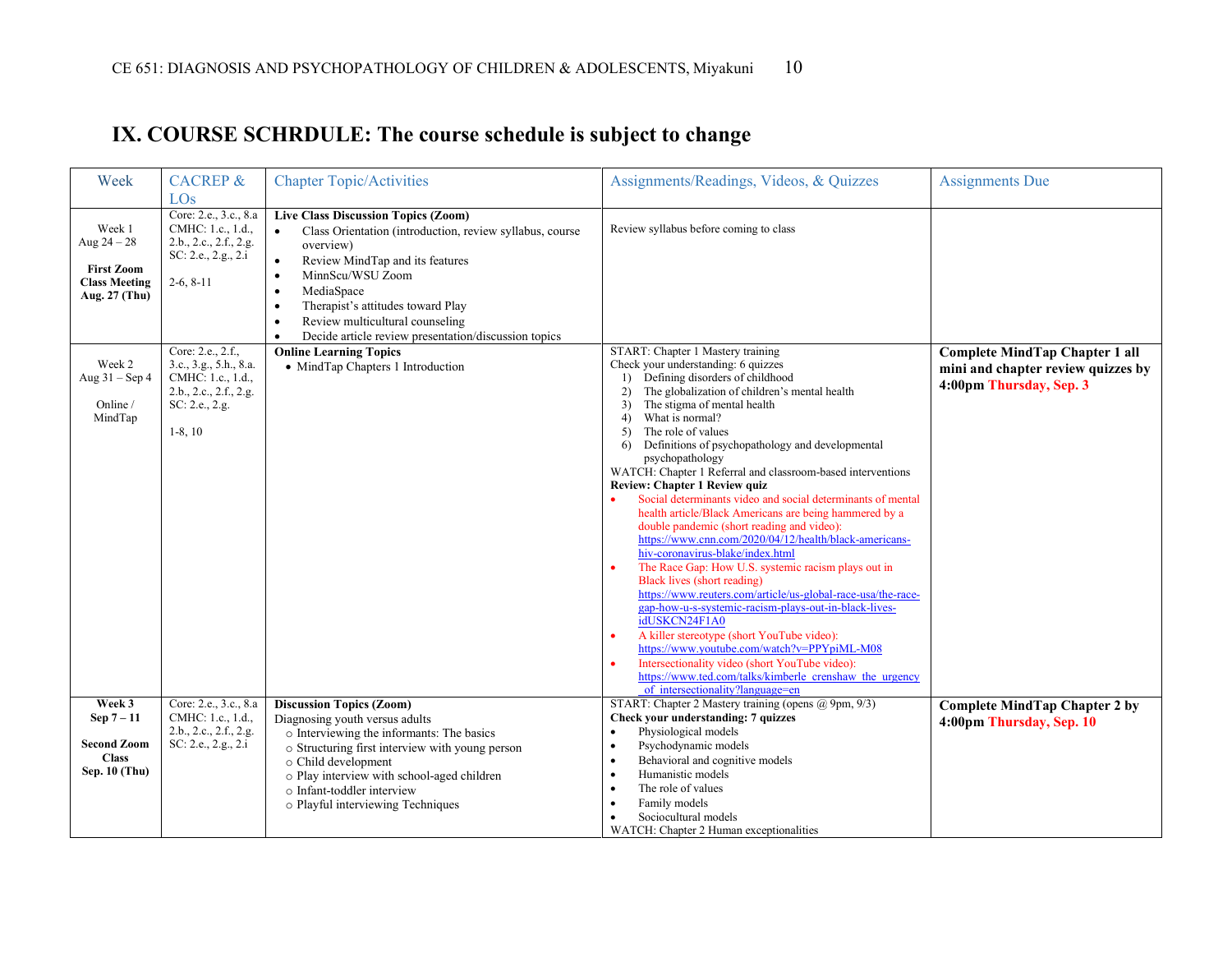|                                                                                      |                                                                                                                           | o Social determinants of mental health (Black MH & BIPOC<br>MH)<br>o Intersectionality<br>Decide group presentation<br><b>Online Learning Topics</b><br>• MindTap Chapter 2 Models of child development,<br>psychopathology, and treatment                                                                                                                                                                                                                                                                                                                                             | WATCH: Chapter 2 Autism spectrum disorder in early childhood<br><b>Review: Chapter 2 Review quiz</b><br>Child-centered play therapy: A clinical session by Garry<br>Landreth (WSU library database)<br>Why the term "BIPOC" is so complicated, explained by<br>linguists (short reading):<br>https://www.vox.com/2020/6/30/21300294/bipoc-what-<br>does-it-mean-critical-race-linguistics-jonathan-rosa-<br>deandra-miles-hercules<br>Dad's Comics Show How To Start Addressing Racial<br>Injustice With Kids (short reading):<br>https://www.huffpost.com/entry/dad-comics-racial-injustice-<br>brian-<br>gordon 1 5eda79cec5b66ef1a9246c26?guccounter=1&guce<br>referrer=aHR0cHM6Ly93d3cuZ29vZ2xlLmNvbS8&guce<br>referrer sig=AQAAADAjYTeybeb-<br>oyaqtfbGREZ6XRDMNdm2Udv8zGbpSO9wS15KTLzjWF<br>LfGUCMdgqCrGb1TojUuF4lESvxzWb6rl0hTnL5ev-<br>V9aYsY3417SyXTABrPjGbbMVp6IQhKRvSqJhcPjmBDo |                                                                                                         |
|--------------------------------------------------------------------------------------|---------------------------------------------------------------------------------------------------------------------------|----------------------------------------------------------------------------------------------------------------------------------------------------------------------------------------------------------------------------------------------------------------------------------------------------------------------------------------------------------------------------------------------------------------------------------------------------------------------------------------------------------------------------------------------------------------------------------------|--------------------------------------------------------------------------------------------------------------------------------------------------------------------------------------------------------------------------------------------------------------------------------------------------------------------------------------------------------------------------------------------------------------------------------------------------------------------------------------------------------------------------------------------------------------------------------------------------------------------------------------------------------------------------------------------------------------------------------------------------------------------------------------------------------------------------------------------------------------------------------------------|---------------------------------------------------------------------------------------------------------|
| Week 4<br>Sep $14 - 18$<br>Online                                                    | Core: 2.e., 2.f.,<br>3.c., 3.g., 5.h., 8.a.<br>CMHC: 1.c., 1.d.,<br>2.b., 2.c., 2.f., 2.g.<br>SC: 2.e., 2.g.<br>$1-8, 10$ | <b>Online Learning Topics</b><br>• MindTap Chapters 3 Principles and practices of<br>developmental psychopathology<br>• MindTap Chapter 4 Classification, assessment and diagnosis,<br>and intervention                                                                                                                                                                                                                                                                                                                                                                                | g1m3yMNySLzFL765-JPtqFEQgc4sUvk3Rc<br>START: Chapter 3 Mastery training (opens @ 9pm, 9/10)<br>Check your understanding 4 quizzes<br>WATCH: Chapter 3 Resilience-Late Bloomers<br>WATCH: Chapter 3 ASD: 4 Strategies to support a young child<br><b>Review: Chapter 3 quiz</b><br>START: Chapter 4 Mastery training<br>Check your understanding 3 quizzes<br>WATCH: Chapter 4 Assessment - Measuring vocabulary in<br>preschool<br>WATCH: Chapter 4 Assessment, diagnosis, and treatment: ABC<br>sequences to teach appropriate behavior<br><b>Review: Chapter 4 quiz</b>                                                                                                                                                                                                                                                                                                                  | Complete MindTap Chapter 3 &4<br>by 4:00pm Thursday, Sep. 17                                            |
| Week 5<br>Sep $21 - 25$<br><b>Third Live</b><br><b>Zoom Meeting</b><br>Sep. 24 (Thu) | Core: 2.e., 3.c., 8.a<br>CMHC: 1.c., 1.d.,<br>2.b., 2.c., 2.f., 2.g.<br>SC: 2.e., 2.g., 2.i                               | <b>Live Class Discussion Topics (Zoom)</b><br>• Article Review Presentation and discussion leader (4)<br>• Developmentally appropriate clinical interviews<br>$\bullet$ Deriving diagnoses & diagnostic assessment<br>• Common diagnoses: Children & Adolescents<br>DSM pp. 733 - 745 Assessment Measures<br>$\circ$<br>DSM pp. 749 – 759 Cultural Formulation<br>$\circ$<br>• The adolescent interview<br>• The Parent-Child Initial Interview<br>• The Written Report/Documentation & case note<br><b>Online Learning Topics</b><br>• MindTap Chapter 5 Disorders of early childhood | START: Chapter 5 Mastery training (opens @ 9pm, 9/17)<br>Check your understanding 5 quizzes<br>WATCH: Chapter 5 Zero to 2 years - attachment in infants and<br>toddlers<br><b>Review: Chapter 5 quiz</b><br>The Nurture Room (YouTube):<br>https://www.youtube.com/watch?v=5XFjLdNO4FU<br>Developmental Play Therapy: A Clinical Session video by<br>Viola Brody (WSU library database)                                                                                                                                                                                                                                                                                                                                                                                                                                                                                                    | <b>Complete MindTap Chapter 5 all</b><br>mini and chapter review quizzes by<br>4:00pm Thursday, Sep. 24 |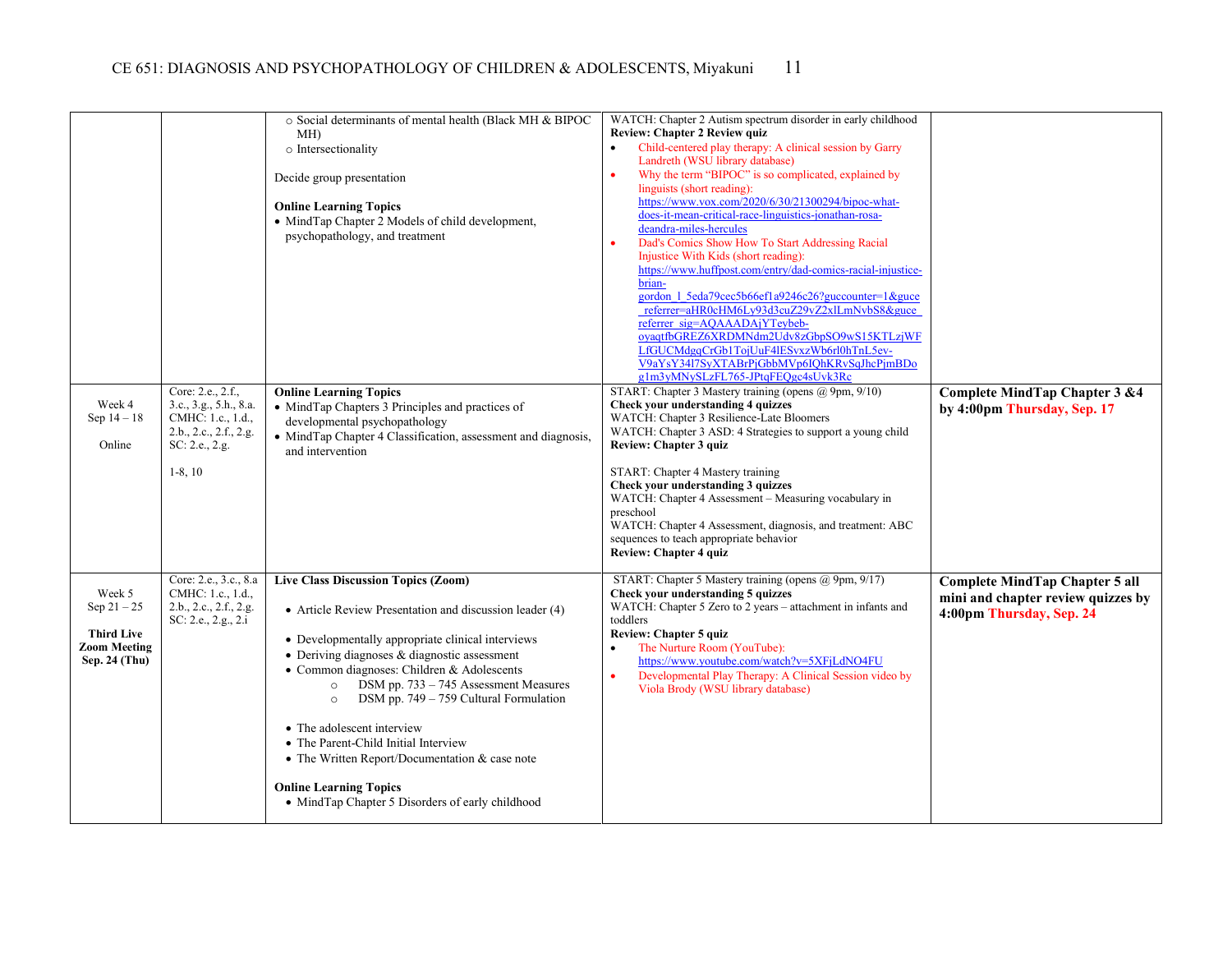| Week 6<br>Sep $28 - Oct1$<br>Online                                                  | Core: 2.e., 2.f.,<br>3.c., 3.g., 5.h., 8.a.<br>CMHC: 1.c., 1.d.,<br>2.b., 2.c., 2.f., 2.g.<br>SC: 2.e., 2.g.<br>$1-8, 10$                                                                                        | <b>Online Learning Topics</b><br>• MindTap Chapter 6 Intellectual developmental disorder<br>and learning disorders                                                                                                                                                                                                                           | START: Chapter 6 Mastery training (opens @ 9pm, 9/24)<br>Check your understanding 9 quizzes<br>WATCH: Chapter 6 ASD in early childhood: An occupational<br>therapist and a speech/language pathologist discuss their<br>collaborative work<br><b>Review: Chapter 6 quiz</b><br>Gil, E. (2006). Helping abused and traumatized children-<br>Integrative directive & non-directive approaches (Read 1/3)<br>Essentials of Play Therapy With Abused Children video by<br>Eliana Gil (WSU library database)                                                                                                                                                                                                                                                                                                                         | <b>Complete MindTap Chapter 6 all</b><br>mini and chapter review quizzes by<br>4:00pm Thursday, Oct. 1.          |
|--------------------------------------------------------------------------------------|------------------------------------------------------------------------------------------------------------------------------------------------------------------------------------------------------------------|----------------------------------------------------------------------------------------------------------------------------------------------------------------------------------------------------------------------------------------------------------------------------------------------------------------------------------------------|---------------------------------------------------------------------------------------------------------------------------------------------------------------------------------------------------------------------------------------------------------------------------------------------------------------------------------------------------------------------------------------------------------------------------------------------------------------------------------------------------------------------------------------------------------------------------------------------------------------------------------------------------------------------------------------------------------------------------------------------------------------------------------------------------------------------------------|------------------------------------------------------------------------------------------------------------------|
| Week 7<br>Oct. $5 - 9$<br><b>Fourth Live</b><br><b>Zoom Meeting</b><br><b>Oct. 8</b> | Core: 2.e., 2.f.,<br>3.g., 7.b., 7.c.,<br>7.d., 7.e., 7.i., 7.j.,<br>7.k., 8.a<br>CMHC: 1.c., 1.d.,<br>1.e., 2.b., 2.c.,<br>2.e., 2.f., 2.g.<br>3.a., 3.b.<br>SC: 2.e., 2.g., 2.h.,<br>2.i., 3.h.<br>$1-5, 7-11$ | Live Class Discussion Topics (Zoom)<br>Article Review Presentation and discussion leader<br>$\bullet$<br>(4)<br>Neurodevelopmental Disorders/ASD<br>$\bullet$<br>Feeding, Eating, Elimination, Sleep-wake Disorders<br><b>Attachment</b><br>$\bullet$<br><b>Discussion Topics</b><br>MindTap Chapter 7 Autism Spectrum Disorder<br>$\bullet$ | START: Chapter 7 Mastery training (opens @ 9pm, 10/1)<br>Check your understanding 7 quizzes:<br>WATCH: Chapter 7 ASD in early childhood - on family's story<br>(Gavin)<br>WATCH: Chapter 7 Three young adults with ASD – Honoring<br>and supporting neurodiversity<br>Review: Chapter 7 quiz<br>CHILD OF RAGE (YouTube):<br>$\bullet$<br>https://www.youtube.com/watch?v=szcsT3pOuBw<br>Gil, E. (2006). Helping abused and traumatized children-<br>$\bullet$<br>Integrative directive $\&$ non-directive approaches (read the<br>2 <sup>nd</sup> 1/3<br>Play Therapy for Severe Psychological Trauma video by<br>$\bullet$<br>Eliana Gil (WSU library database)                                                                                                                                                                | Complete MindTap Chapter 6 all<br>mini and chapter review quizzes by<br>4:00pm Thursday, Oct. 8                  |
| Week 8<br>Oct. $12 - 16$<br>Online                                                   | Core: 2.e., 2.f.,<br>3.c., 3.g., 5.h., 8.a.<br>CMHC: 1.c., 1.d.,<br>2.b., 2.c., 2.f., 2.g.<br>SC: 2.e., 2.g.<br>$1-8, 10$                                                                                        | <b>Discussion Topics</b><br>• MindTap Chapter 8 PTSD/abuse<br>• MindTap Chapter 9 ADHD                                                                                                                                                                                                                                                       | START: Chapter 8 Mastery training (opens @ 9pm, 10/8)<br>Check your understanding 7 quizzes<br>WATCH: Chapter 8 Abuse against children<br><b>Review: Chapter 8 quiz</b><br>START: Chapter 9 Mastery training<br>Check your understanding 6 quizzes<br>WATCH: Chapter 9 Practices to support all students, including<br>students with ADHD<br>Review: Chapter 9 quiz<br>ADHD: Out of Control Kids (YouTube):<br>$\bullet$<br>https://www.youtube.com/watch?v=yRY19Bf0yhs&t=319s<br>A crisis in foster care (short reading):<br>$\bullet$<br>https://www.washingtonpost.com/opinions/the-crisis-in-<br>foster-care/2020/01/11/81caa67e-33f6-11ea-a053-<br>dc6d944ba776 story.html<br>Gil, E. (2006). Helping abused and traumatized children-<br>$\bullet$<br>Integrative directive & non-directive approaches (Read the<br>rest) | <b>Complete MindTap Chapter 8 and</b><br>9 all mini and chapter review<br>quizzes by 4:00pm Thursday, Oct.<br>15 |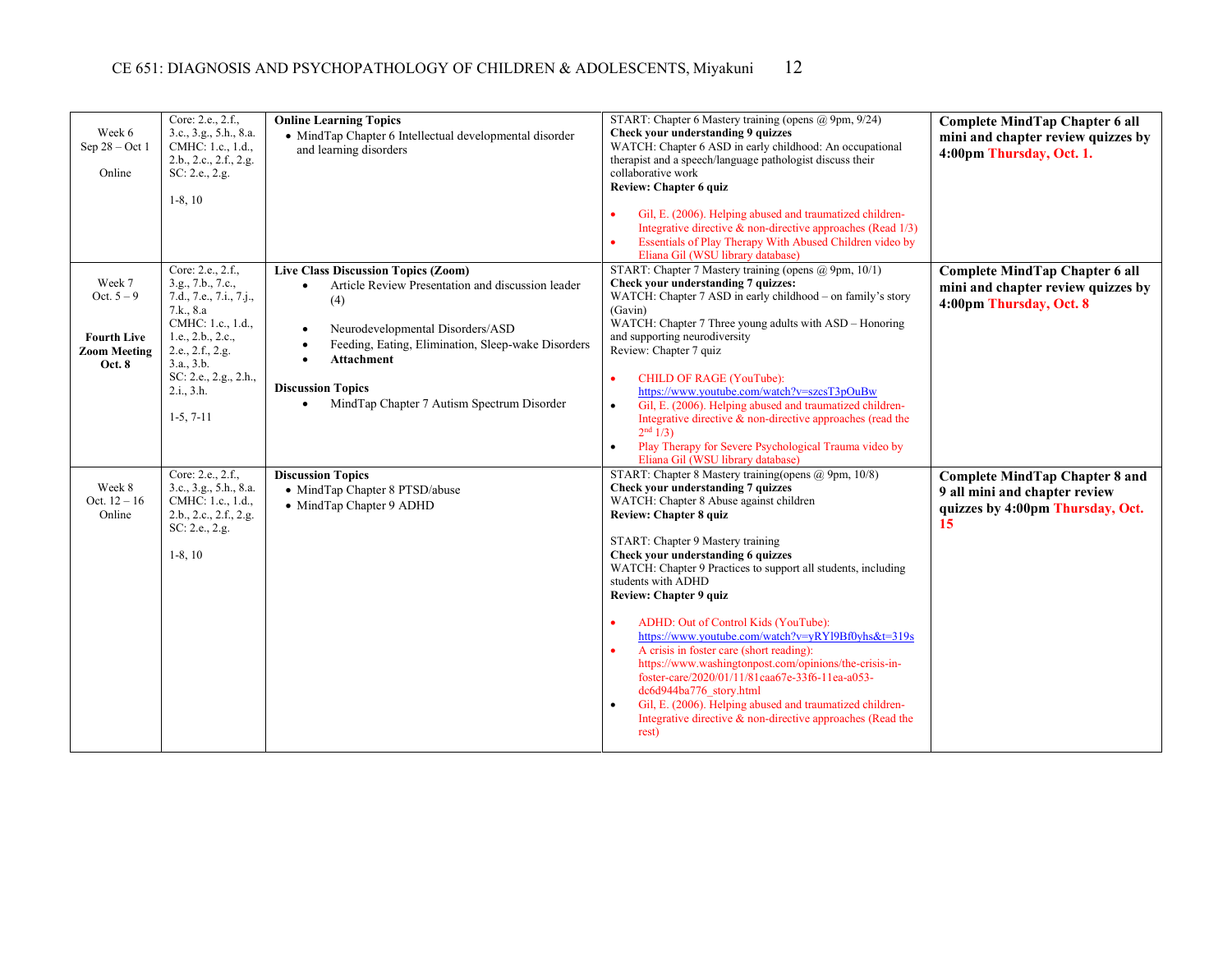| Week 9<br>Oct $19 - 23$<br><b>Fifth Zoom</b><br><b>Class</b><br>Oct. 22 (Thu)               | Core: 2.e., 2.f.,<br>3.g., 7.b., 7.c.,<br>7.d., 7.e., 7.i., 7.j.,<br>7.k., 8.a<br>CMHC: 1.c., 1.d.,<br>1.e., 2.b., 2.c.,<br>2.e., 2.f., 2.g.<br>3.a., 3.b.<br>SC: 2.e., 2.g., 2.h.,<br>2.i., 3.h.<br>$1-5, 7-11$ | <b>Live Class Discussion Topics (Zoom)</b><br>Article Review Presentation and discussion leader (2)<br>$\bullet$<br>$\bullet$<br>Group Presentation #1<br>$\bullet$<br>Neurodevelopmental Disorders/ADHD<br>Disruptive, Impulse-Control, & Conduct/ODD, CD<br>$\bullet$<br>Other conditions/Abuse (DSM: pp. 715-732 Other<br>$\bullet$<br>conditions that may be a focus of clinical attention/Abuse)<br>Trauma- and Stressor-Related Disorders<br>$\bullet$<br><b>Online Learning Topics</b><br>MindTap Chapter 10 ODD/CD | START: Chapter 10 Mastery training (opens $\omega$ 9pm, 10/15)<br>Check your understanding 6 quizzes<br>WATCH: Chapter 10 Using behavior-related data to support a<br>young child<br><b>Review: Chapter 10 quiz</b><br>Esposito et al. (2018). When Black girls fight: Interrogating,<br>$\bullet$<br>interrupting, and (Re) imagining dangerous scripts of<br>femininity (peer-reviewed)<br>The Government's Own Experts Say Separating Immigrant<br>$\bullet$<br>Families During The Coronavirus Pandemic Will Add To<br>Their Mental Trauma (short reading):<br>https://www.buzzfeednews.com/article/hamedaleaziz/gover<br>nment-experts-opppose-separating-immigrant-families<br>Therapeutic limit-setting in Play Therapy video by Garry<br>$\bullet$<br>Landreth (WSU library database) | Complete MindTap Chapter 10 all<br>mini and chapter review quizzes by<br>4:00pm Thursday, Oct. 22       |
|---------------------------------------------------------------------------------------------|------------------------------------------------------------------------------------------------------------------------------------------------------------------------------------------------------------------|----------------------------------------------------------------------------------------------------------------------------------------------------------------------------------------------------------------------------------------------------------------------------------------------------------------------------------------------------------------------------------------------------------------------------------------------------------------------------------------------------------------------------|-----------------------------------------------------------------------------------------------------------------------------------------------------------------------------------------------------------------------------------------------------------------------------------------------------------------------------------------------------------------------------------------------------------------------------------------------------------------------------------------------------------------------------------------------------------------------------------------------------------------------------------------------------------------------------------------------------------------------------------------------------------------------------------------------|---------------------------------------------------------------------------------------------------------|
| Week 10<br>$Oct 26 - 30$<br>Online                                                          | Core: 2.e., 2.f.,<br>3.g., 7.b., 7.c.,<br>7.d., 7.e., 7.i., 7.j.,<br>7.k., 8.a<br>CMHC: 1.c., 1.d.,<br>1.e., 2.b., 2.c.,<br>2.e., 2.f., 2.g.<br>3.a., 3.b.<br>SC: 2.e., 2.g., 2.h.,<br>2.i., 3.h.<br>$1-5, 7-11$ | <b>Online Discussion Topics</b><br>• MindTap Chapter 11 OCD/Anxiety                                                                                                                                                                                                                                                                                                                                                                                                                                                        | START: Chapter 11 Mastery training (opens @ 9pm, 10/22)<br>Check your understanding 8 quizzes<br>WATCH: Chapter 11 Anxiety and OCD: Renee, Generalized<br>anxiety disorder<br>Review: Chapter 11 quiz<br>Black girls matter: pushed out, overpoliced, and<br>underprotected (report from AAPF):<br>https://aapf.org/recent/2014/12/coming-soon-<br>blackgirlsmatter-pushed-out-overpoliced-and-<br>underprotected<br>Daughters et al. (2013). The role of gender and race in the<br>relation between adolescent distress tolerance and<br>externalizing and internalizing psychopathology (peer-<br>reviewed)                                                                                                                                                                                 | Complete MindTap Chapter 11 all<br>mini and chapter review quizzes by<br>4:00pm Thursday, Oct. 29       |
| Week 11<br>Nov $2-6$<br><b>Sixth Live</b><br><b>Zoom Class</b><br>Meeting<br>Nov. $5$ (Thu) | Core: 2.e., 2.f.,<br>3.c., 3.g., 5.h., 8.a.<br>CMHC: 1.c., 1.d.,<br>2.b., 2.c., 2.f., 2.g.<br>SC: 2.e., 2.g.<br>$1-8, 10$                                                                                        | <b>Live Class Discussion Topics (Zoom)</b><br>$\bullet$<br>Article Review Presentation and discussion leader (2)<br>$\bullet$<br>Group Presentation #2<br><b>Anxiety Disorder</b><br>$\bullet$<br>Obsessive-Compulsive and Related Disorders<br>$\bullet$<br>Mood Disorders<br>$\bullet$<br>Bipolar & Related Disorders<br>$\bullet$<br><b>Online Learning Topics</b><br>MindTap Chapter 12 Mood                                                                                                                           | START: Chapter 12 Mastery training (opens @ 9pm, 10/29)<br>Check your understanding 8 quizzes<br>WATCH: Chapter 12 Depressive and bipolar disorders: Alysha<br><b>Review: Chapter 12 quiz</b><br>Black Kids and Mental Health (short reading):<br>https://afro.com/black-kids-and-mental-health/<br>How Is It To Raise A Child With Bipolar Disorder?<br>$\bullet$<br>(YouTube):<br>https://www.youtube.com/watch?v=CDuxWYT6Rm8&t=48<br>Techniques of Play Therapy: A Clinical Demonstration<br>video by Nancy Boyd Web (WSU library database)                                                                                                                                                                                                                                                | <b>Complete MindTap Chapter 12 all</b><br>mini and chapter review quizzes by<br>4:00pm Thursday, Nov. 5 |
| Week 12<br>Nov $9-13$<br>Online                                                             | Core: 2.e., 2.f.,<br>3.g., 7.b., 7.c.,<br>7.d., 7.e., 7.i., 7.j.,<br>7.k., 8.a<br>CMHC: 1.c., 1.d.,<br>1.e., 2.b., 2.c.,<br>2.e., 2.f., 2.g.                                                                     | <b>Discussion Topics</b><br>• MindTap Chapter 13 Eating (AN, BN)                                                                                                                                                                                                                                                                                                                                                                                                                                                           | START: Chapter 13 Mastery training (opens @ 9pm, 11/5)<br>Check your understanding 5 quizzes<br>WATCH: Chapter 13 Sara, A portrait of Bulimia nervosa<br>WATCH: Chapter 13 Parents and early adolescent girls talk<br>healthy eating<br>Review: Chapter 13 quiz                                                                                                                                                                                                                                                                                                                                                                                                                                                                                                                               | Complete MindTap Chapter 13 all<br>mini and chapter review quizzes by<br>4:00pm Thursday, Nov. 12       |